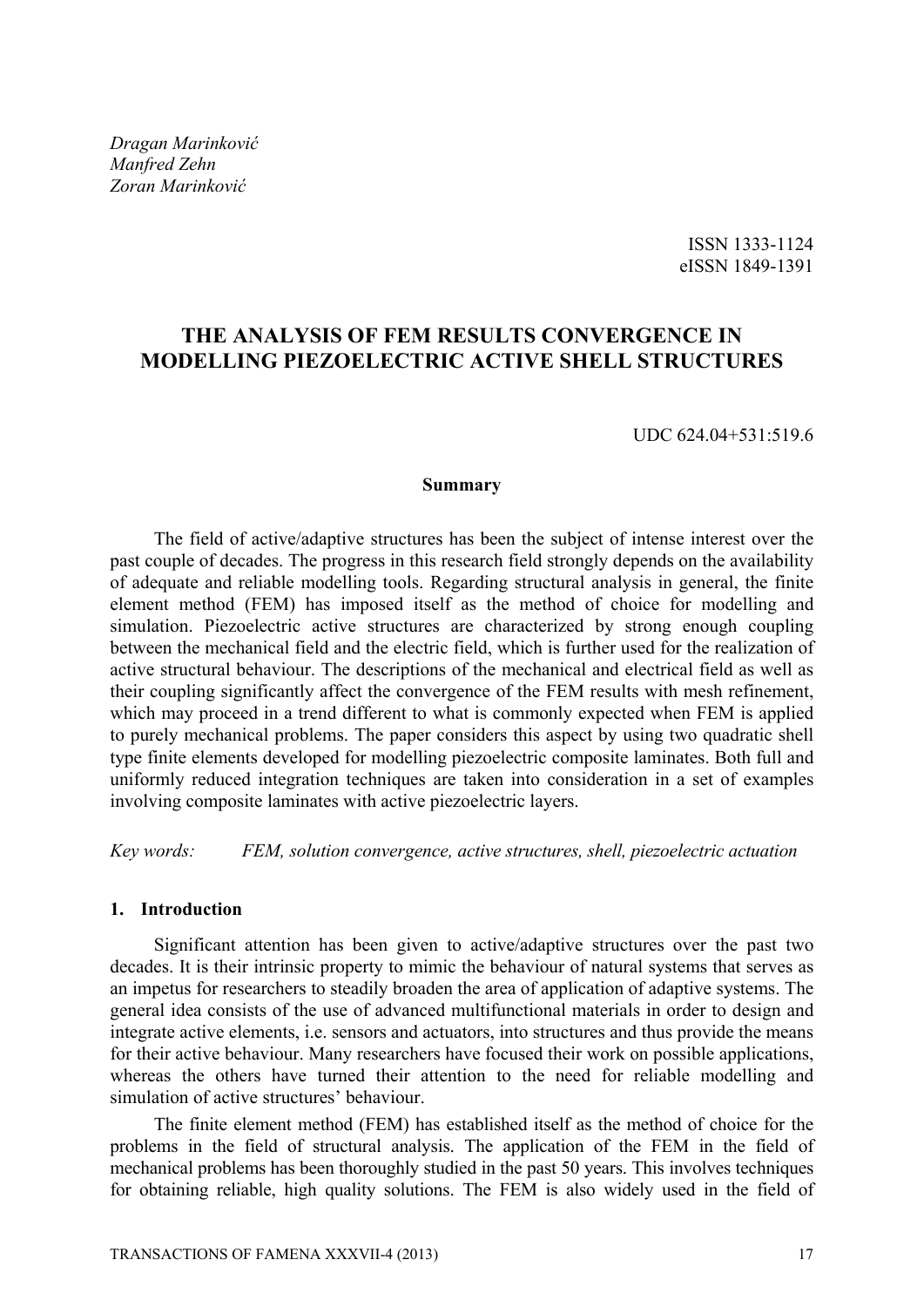coupled-field problems, such as electro-mechanical problems characteristic of active structures with piezoelectric active elements. Since a reliable simulation is supposed to provide an easier, faster and less expensive development of adaptive structures, this paper looks at the aspect of FEM results convergence when thin-walled piezoelectric structures are considered. The aspect is important as a different trend in the development of FEM results with mesh refinement can occur in many coupled-field cases compared to purely mechanical problems. This paper focused on thin-walled structures notoriously famous for locking effects, such as shear or membrane locking, that significantly affect the convergence of the mechanical field [1]. A number of authors have offered various techniques to improve the convergence of FEM results in such cases. Among the solutions are the addition of bubble/incompatible modes [2], discrete shear gap and assumed natural strain approach [3], selectively [4] and uniformly [5] reduced integration, mixed interpolation of tensorial components [6], etc. Some authors have pointed out that the solutions relying on hybrid formulations are less sensitive to mesh distortion [7, 8]. Liu *et al* [9] have combined the displacement-based FEM formulation with a strain smoothing technique of mesh-free methods to produce the smoothed finite element method, whereby the smoothing technique is developed based on the Hu–Washizu three-field variational principle. The amount of efforts invested in resolving the problem demonstrates the interest of the research community to improve this aspect of the FEM modelling of adaptive structures.

This paper points out the difference between the FEM models involving purely mechanical field and those related to coupled electro-mechanical field with piezoelectric actuation. It further discusses how this difference affects the convergence of FEM results with mesh refinement. The purely mechanical examples from [10] have been modified to include the piezoelectric (electro-mechanical) coupling in order to be considered in this paper. For the FEM modelling, two different shell type finite elements, developed for thin-walled active structures, have been used.

#### **2. Material architecture, mechanical and electrical field and their coupling**

Thin-walled active structures with piezoelectric patches as active elements imply the use of composite material architecture. Considering the material architecture across the thickness of the structure, one may notice that it consists of multiple types of layers involving passive and active (piezoelectric) layers. Passive layers are load-carrying layers, whereas piezoelectric layers serve as active elements, i.e. sensors and actuators, through the electro-mechanical coupling. Even the passive material alone is quite often a fibre-reinforced composite laminate. This means that several layers of fibre-reinforced composite material are bonded together to form a laminate of desired thickness, sequence of layers (orientation of fibres), choice of constituent materials (fibres and matrix), etc. The active piezoelectric patches are either embedded into such a laminate or bonded onto the outer surfaces, thus providing the means for active behaviour of the structure. Finally, sensors and actuators are coupled to each other by means of a controller, which implements the strategy of structural behaviour, and the structure becomes adaptive (Fig. 1).



**Fig. 1** Composite material architecture of an adaptive car-roof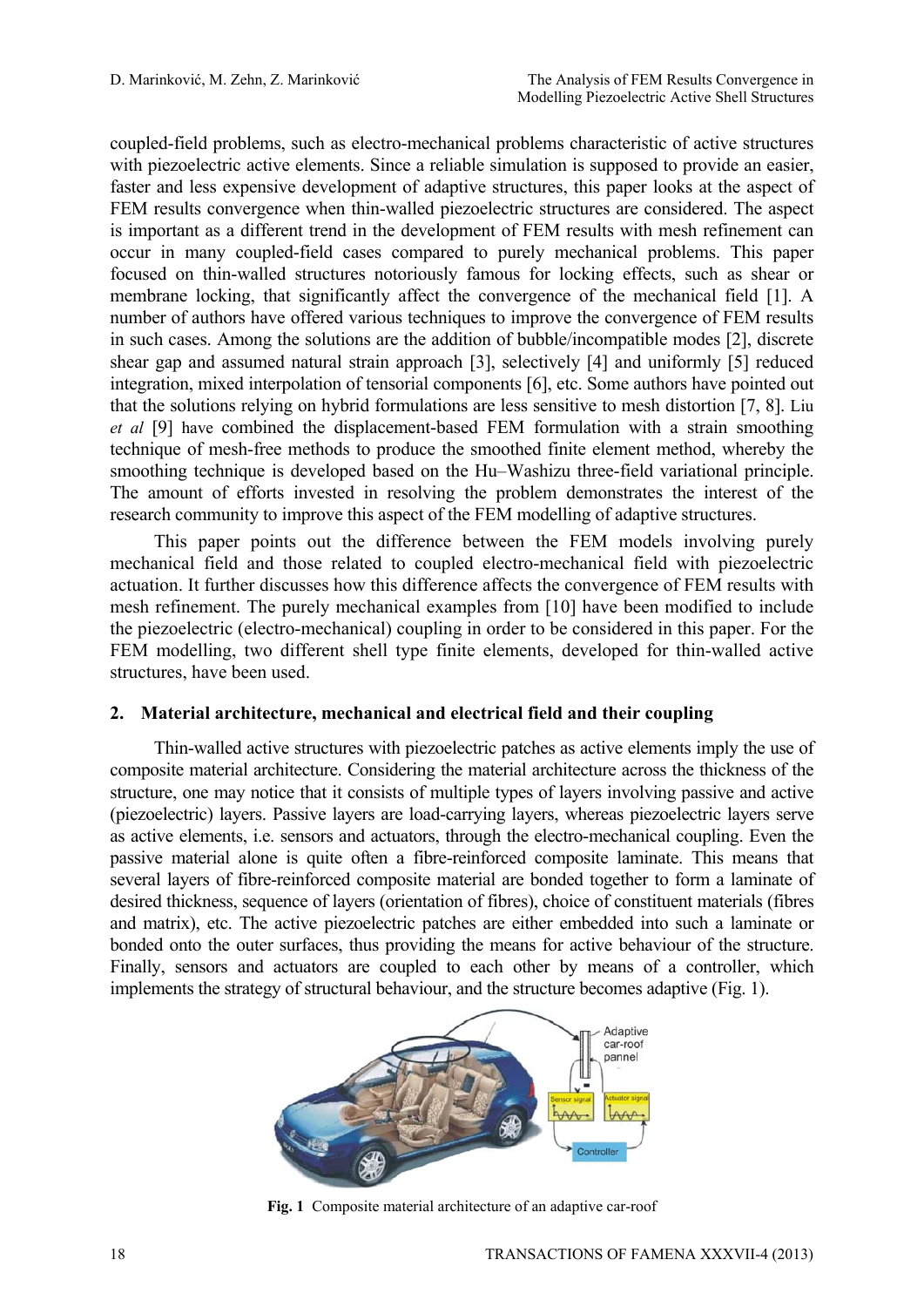For better understanding of the aspects arising in the FEM modelling of coupled electromechanical problems, it would be worthwhile to give the basic equations that describe the mechanical field (strains, stresses), electrical field (electric field, potential) and their coupling.

Efficient modelling of thin-walled structures is driven by the recognition that the nature of the global behaviour of such structures allows condensation of the complex 3D-field to the essential ingredients of the structural response described by a 2D approach. A general shape assumes arbitrarily curved structures and, regardless of the applied loads, both membrane and flexural strains are induced in such a structure. Furthermore, thin-walled structures made of composite laminates require 2D-theories with transverse shear strains and stresses included for adequate modelling. The simplest and most frequently used theory is the First-order Shear Deformation Theory (FSDT), which is based on the Mindlin-Reissner kinematical assumptions that imply constant transverse shear strains and stresses across the thickness of the structure [11].

Within the framework of the FEM, the strain field of a shell element based on the aforementioned kinematical assumptions is given in the following general form:

$$
\{\varepsilon\} = \begin{cases} {\{\varepsilon_{\rm mf}\}}\\ -\\ {\{\varepsilon_{\rm s}\}} \end{cases} = \begin{bmatrix} [\mathbf{B}_{\rm mf}] \\ -\\ [\mathbf{B}_{\rm s}] \end{bmatrix} \{ \mathbf{d}_{\rm e} \} = [\mathbf{B}_{\rm u}] \{ \mathbf{d}_{\rm e} \},\tag{1}
$$

where  $\{\varepsilon_{mf}\}\$  and  $\{\varepsilon_s\}\$  are the membrane-flexural (in-plane) and transverse shear strains, respectively,  $[B_{mf}]$  and  $[B_s]$  are corresponding strain-displacement matrices and can be summarized into the element strain-displacement matrix  $[B_u]$ , and, finally,  $\{d_e\}$  are the element nodal displacements. For more details on the definition of the strain field, an interested reader is referred to [11].

Regarding the electric field within the active layers, it is assumed that the piezolayers are polarized in the thickness direction, with a constant value of electric potential over the electrodes bonded onto the outer surfaces of the piezolayer. The actual distribution of the electric field and electric potential across the thickness of the piezolayer can be deduced from Gauss's law for dielectrics and it depends on the kinematics of deformation [11]. One may demonstrate that a first-order 2D theory (linear function for the in-plane displacements across the thickness) results in the quadratic distribution of electric potential and linear distribution of electric field. However, the conducted analyses [12, 13] have also demonstrated that a constant approximation for the electric field, typically used by a great number of researchers in this field, is quite satisfying for the current class of piezoelectric materials and rather thin piezopatches. It results in a very simple equation for the electric field:

$$
E_k = -\frac{\Phi_k}{h_k},\tag{2}
$$

where  $\Phi_k$  is the difference of electric potentials between the electrodes of the  $k^{\text{th}}$  piezolayer in the laminate (i.e. this is the  $k^{\text{th}}$  electrical degree of freedom of the element) and  $h_k$  is the thickness of the piezolayer.

The coupling between the mechanical and electrical field is described by means of the piezoelectric material constitutive equation. The form of this equation depends on the choice of independent variables [14] and, in the framework of the displacement-based FEM, those are the mechanical displacements and the electric voltages. The corresponding piezoelectric material constitutive equation reads: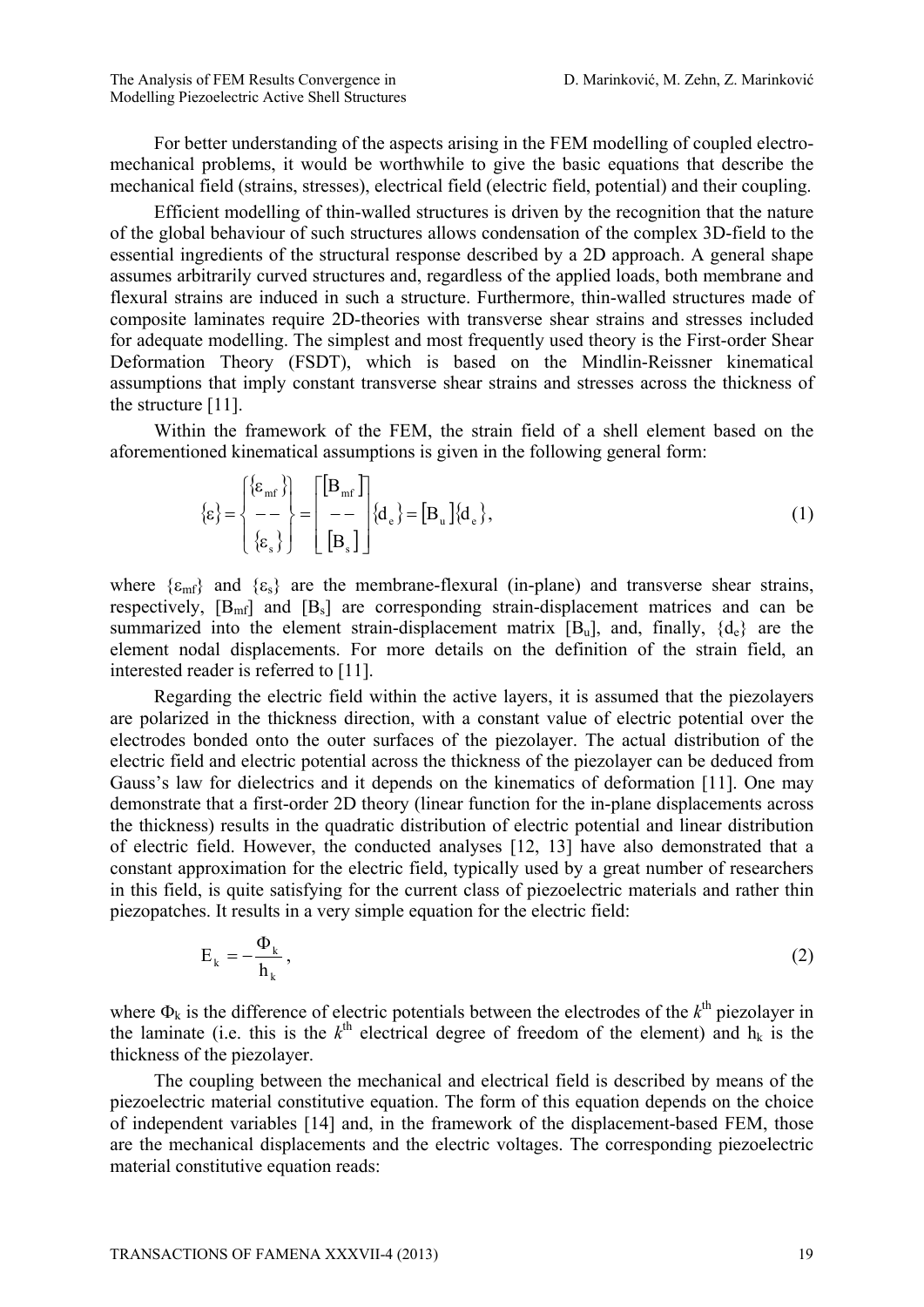$$
\{\sigma\} = [C^{E}|\{\varepsilon\} - [e]\{E\}
$$
  

$$
\{D\} = [e]\{\varepsilon\} + [d^{E}]\{E\}
$$
 (3)

where  $\{\sigma\}$  is the mechanical stress in vector (Voigt) notation,  $\{D\}$  is the electric displacement vector,  $[C^{E}]$  is the material Hook's matrix at constant electric field E,  $[d^{e}]$  is the dielectric permittivity matrix at constant  $\varepsilon$ , and  $\lceil e \rceil$  is the piezoelectric coupling matrix. It should be emphasized that the considered active elements operate using the piezoelectric "e<sub>31</sub>-effect", thus coupling the in-plane strains to the perpendicularly applied electric field.

#### **3. Locking phenomena and influence on FEM results convergence**

The considered type of problem involves both the mechanical and electrical field with the two-way coupling between them, as given by Eq. (3). The description of the electrical field is rather straightforward (Eq. (2)) and it does not produce any numerical difficulties when convergence check is performed by means of FE mesh refinement. However, it is coupled to the mechanical field which is, on the other hand, notorious for problems denoted as locking phenomena.

Locking phenomena represent an intrinsic problem of the finite elements which, in their application, encounter constrained field problems. Considering thin-walled structures with high slenderness, they are known to deform in such a manner that transverse shear strains are not involved in the deformational behaviour. Hence, in this type of deformation, the transverse shear strain and stress fields are constrained. Similarly, pure bending occurs without membrane strains. However, typical isoparametric shell formulations, based on the Mindlin-Reissner kinematical assumptions, result in elements that are incapable of correctly representing such deformational states. The consequence is the presence of parasitic strains and stresses in the FEM results, whereas they are not a part of the considered actual physical regimes, and the model predicts stiffer behaviour compared to the real structural behaviour. The above mentioned issues are denoted as shear and membrane locking, respectively.

According to Prathap [1], a variationally correct solution for the aforementioned issues requires the introduction of the paradigms of field-consistency and variational correctness. He could successfully demonstrate those postulates and adequate solutions for simpler types of finite elements, such as beams or plates. But Prathap has also concluded that the class of degenerate shell elements exhibits high level of complexity originating from multiple mappings between coordinate systems, which prohibit tracking of inconsistent constrained fields and their reconstitution in a variationally correct manner. Hence, at this stage of development, simpler techniques, but which offer no guarantee of variational correctness (actually, they were deemed as "variational crime" by Prathap), are to be applied. Some of those have been mentioned in the introduction to the paper. Prathap points out the uniformly reduced integration as one of the simplest and most effective techniques for this purpose, when arbitrarily shaped biquadratic degenerate shell element is used.

Hence, in the considered coupled-field problem, the FEM description of the mechanical field is accompanied by the aforementioned issues that affect the quality of the result convergence, whereas the electrical field model is relatively simple and not essentially influenced by the FEM mesh refinement. However, the two fields are coupled to each other, which is the basic ingredient of the active behaviour of piezoelectric structures. In the following, a set of examples will be considered in order to investigate the convergence of the FEM results with mesh refinement for the coupled electro-mechanical field. Both full and uniformly reduced integration techniques will be considered.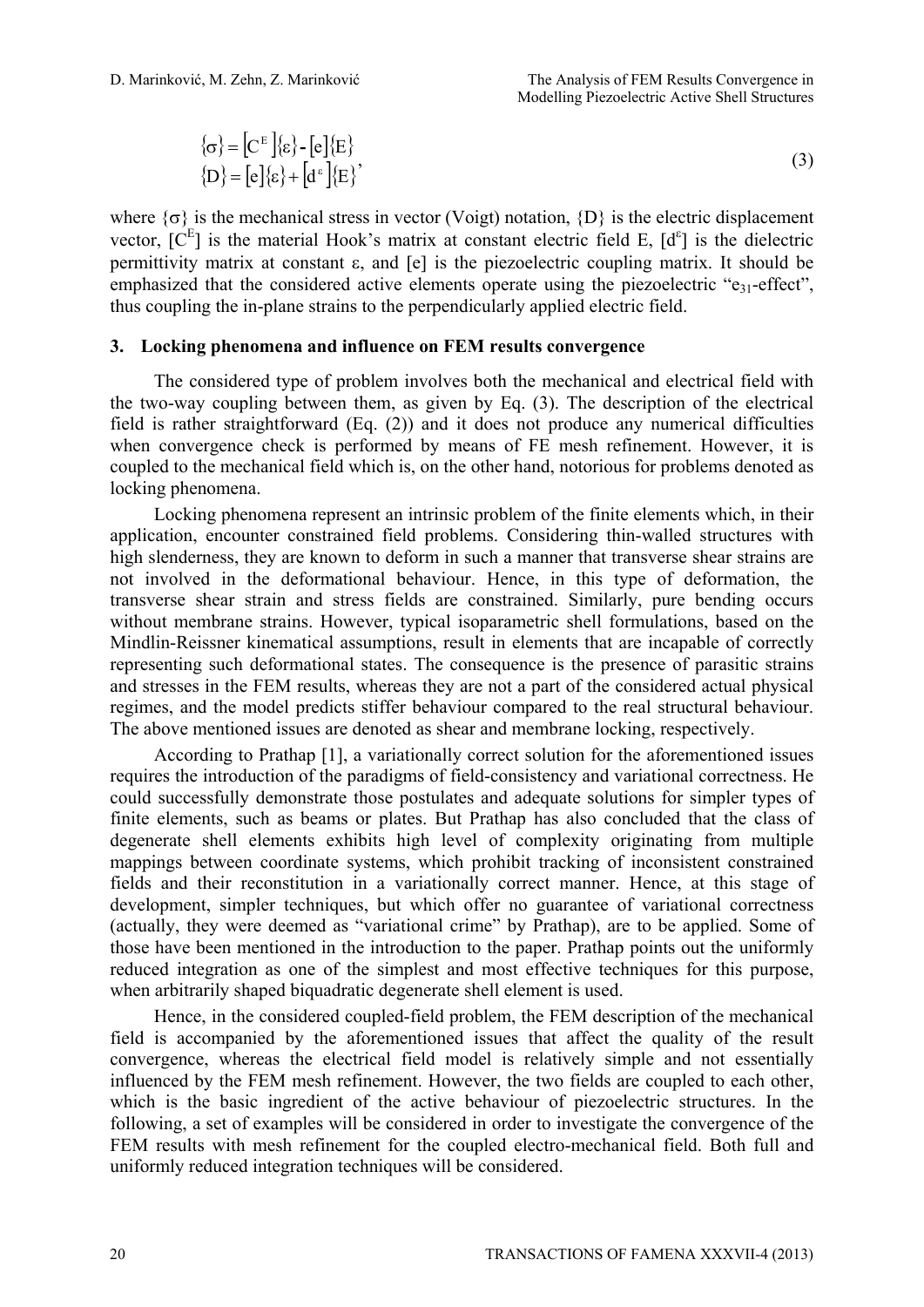#### **4. Analysis of FEM results convergence presented on examples**

The examples involving purely mechanical cases considered in [10] are modified here to include active layers in order to investigate how the FEM results convergence proceeds when the coupled-field problems are handled. The structures considered in the examples are of shell type and are made of composite laminates composed of two types of layers – fibre reinforced composite (T300/976 graphite/epoxy) and piezoceramic (PZT G1195) layers. The elastic properties of the composite layers are considered to be transversely isotropic. They are given with respect to the material principles directions as: the Young moduli  $Y_{11}=150$  GPa and Y<sub>22</sub> =9 GPa, the shear modulus G<sub>12</sub>=7.1 GPa and the Poisson coefficients  $v_{12}=0.3$  and  $v_{23}=0.3$ . The piezoelectric layers are considered to have isotropic elastic properties with Y=63 GPa and  $v=0.3$ , while the piezoelectric constant is given as  $e_{31}=2.286 \cdot 10^{-5}$  C/mm<sup>2</sup>. Not specified piezoelectric constants are assumed to be equal to zero. In the examples, the dielectric constants are not required, as the electro-mechanical coupling is achieved through the inverse piezoelectric effect (actuator function) and only the mechanical quantities are of interest. This implies that the deformation of the considered structures is caused by the actuation of the piezolayers. In such a case, the static FEM equations of the coupled electromechanical field [11] reduce to the following equation:

$$
\left[\mathbf{K}_{\mathbf{u}\mathbf{u}}\right]\left\{\mathbf{d}\right\} = -\left[\mathbf{K}_{\mathbf{u}\phi}\right]\left\{\phi\right\},\tag{4}
$$

where  $[K_{uu}]$  is the mechanical stiffness matrix,  $[K_{u0}]$  the piezoelectric coupling matrix,  $\{d\}$ are the mechanical degrees of freedom and  $\{\phi\}$  are the predefined electric voltages of the FEM model. The right-hand side of Eq. (4) defines piezoelectrically induced loads. In the considered examples, two oppositely polarized piezolayers are exposed to the same electric voltage. The position of piezolayers in the laminates is symmetric with respect to the laminate's reference plane. Hence, the actuation induces bending moments uniformly distributed along the edges of the piezolayers [11]. The sequence of layers will be specified in the following for each of the considered cases.

The analyses have been performed by means of the already developed [11] and verified [15, 16] full biquadratic *ACShell9* element (active composite shell with nine nodes) as well as the quadratic 8-node *Semi-Loof* shell element, originally developed by Irons [17] and extended by Gabbert et al. [18] to a piezoelectric laminate element. The *ACShell9* element is of Mindlin type and it is susceptible to both shear and membrane locking. The *Semi-Loof* element is based on the discrete Kirchhoff theory, which means that the transverse shear is not accounted for. Thus, only the membrane locking may act with the *Semi-Loof* element.

# 4.1 Clamped cylindrical shallow piezolaminated shell

In the first example, a cylindrical composite shell with the in-plane dimensions  $a \times b =$  $254 \times 254$  mm and radius  $R=10 \times a$  is considered (Fig. 3, left). The sequence of layers is defined with respect to the global x-axis (structure's reference direction). It is symmetric with the structure's mid-surface and reads  $[PZT/30/0]_s$ . This means that, across the thickness of the laminate, the orientation of unidirectional fibres with respect to the global x-axis is: PZT (no fibres),  $30^{\circ}$ , again  $30^{\circ}$  and  $0^{\circ}$  up to the mid-surface (Fig. 2) and further symmetric, i.e.  $0^{\circ}$ , 30°, 30°, PZT, so that altogether 8 layers render the laminate. The piezolayers are outer layers so that the maximal effect of their actuation (electric voltage 100 V) is achieved. The thickness of each composite layer is 0.138 mm and of each piezolayer 0.254 mm.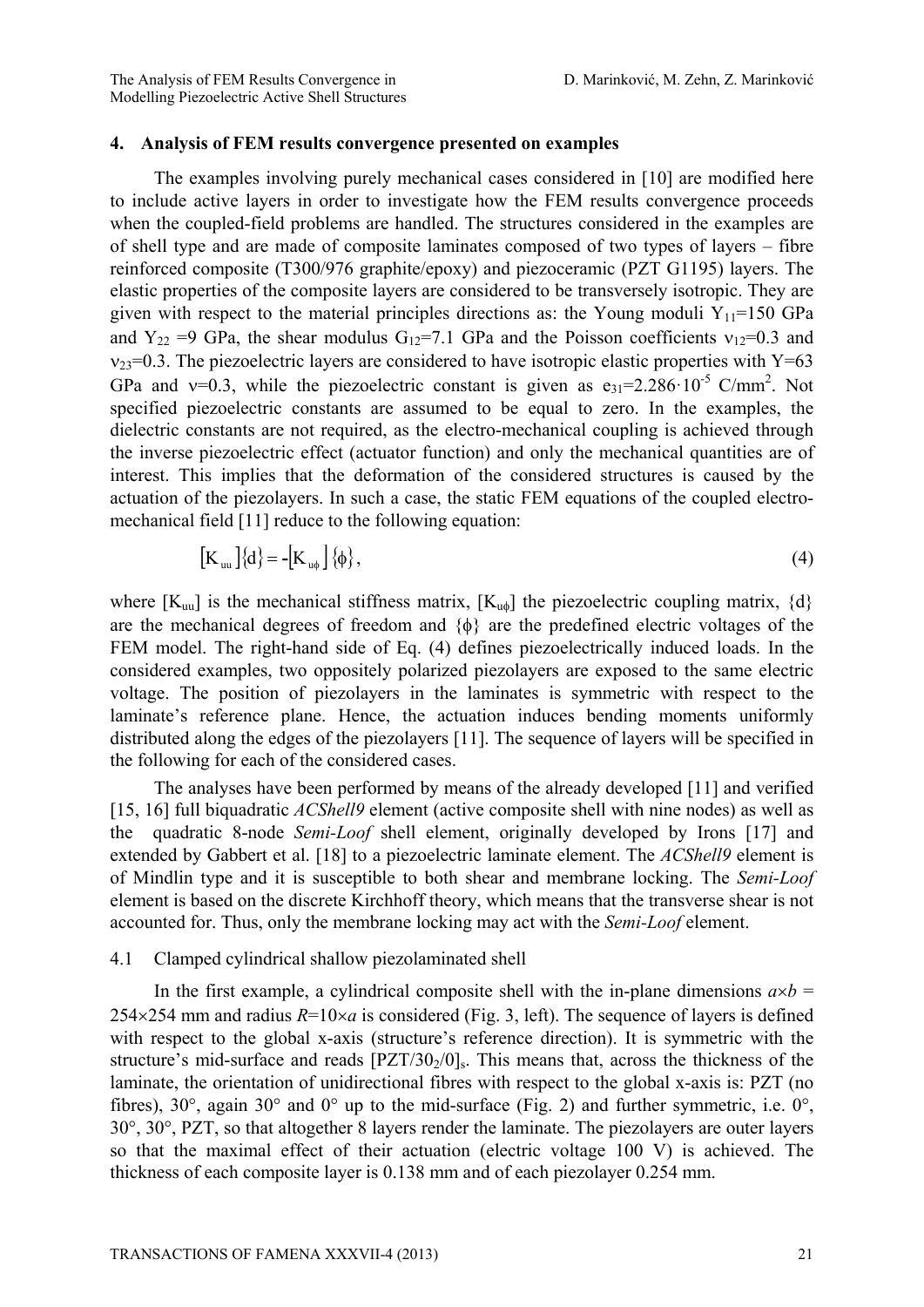

**Fig. 2** Laminate setup for the sequence of layers  $[PZT/30<sub>2</sub>/0]$ <sub>s</sub>

As for the boundary conditions, one of the structure's curved edges is clamped (Fig. 3, left). The structure has been discretized with four different meshes (Fig. 3, right) in order to investigate the FEM results convergence in this case of rather thin structure with the slenderness of approximately 190. The *ACShell9* element is used with both full (Gauss  $3\times3$ integration rule) and uniformly reduced integration (Gauss  $2\times 2$  integration rule), while the *Semi-Loof* element is coded so that the full integration  $(3\times3)$  is available only.



**Fig. 3** Cylindrical active composite shell modelled by 4 FE meshes

Though symmetric, the stacking sequence of the laminate is 'unbalanced' due to 30° layers, which results in coupling in the structural behaviour not observed when isotropic materials are applied. Under the influence of the bending moments induced by the piezoelectric actuation, the shell structure bends and twists. To characterize such a deformation properly, the transverse deflection is observed at three points of the shell's free edge. Those are the two end-points of the edge (points 1 and 3 in Fig. 3) and the mid-point (point 2 in Fig. 3). The obtained results are summarized in Table 1, where  $w_i/b$ , i=1÷3, stands for the normalized transverse deflection of the three points, while *ACS9* and *SL* are abbreviations denoting *ACShell9* and *Semi-Loof* shell elements, respectively.

|      | $(w_3/b)x10^{-3}$ |          |          | $(w_2/b)x10^{-3}$ |          |          | $(w_1/b)x10^{-3}$ |           |           |
|------|-------------------|----------|----------|-------------------|----------|----------|-------------------|-----------|-----------|
|      | ACS9              | ACS9     | SL       | ACS9              | ACS9     | SL       | ACS9              | ACS9      | SL        |
| Mesh | 3x3               | 2x2      | 3x3      | 3x3               | 2x2      | 3x3      | 3x3               | 2x2       | 3x3       |
| 1x2  | $-6.394$          | $-6.299$ | $-5.682$ | $-4.241$          | $-2.775$ | $-3.380$ | $-8.464$          | $-10.385$ | $-7.287$  |
| 2x4  | $-6.840$          | $-6.431$ | $-6.163$ | $-3.675$          | $-3.359$ | $-3.180$ | $-10.439$         | $-10.741$ | $-10.193$ |
| 4x4  | $-6.507$          | $-6.423$ | $-6.181$ | $-3.603$          | $-3.354$ | $-3.343$ | $-10.514$         | $-10.762$ | $-10.394$ |
| 8x8  | $-6.450$          | $-6.397$ | $-6.347$ | $-3.420$          | $-3.367$ | $-3.354$ | $-10.732$         | $-10.730$ | $-10.686$ |

**Table 1** Results at 3 characteristic points for 4 different FE meshes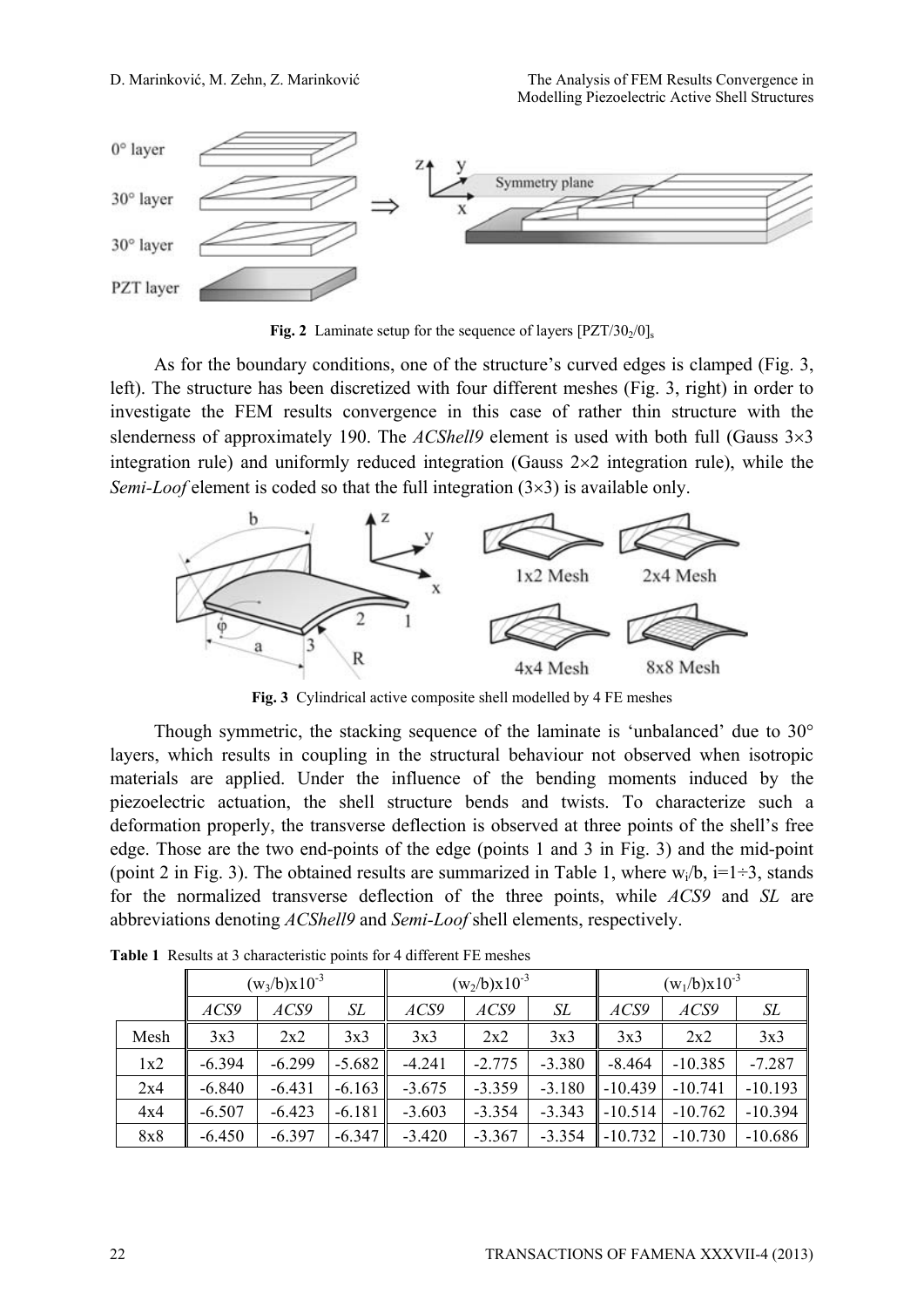A better overview of the obtained results can be provided in the form of diagrams. Figs. 4 and 5 offer such an overview. They give the normalized transverse deflection of the shell's free edge across the width. The coupling between bending and twisting of the shell is obvious from the results given in the diagrams. Fig. 4 gives the results obtained with the fully integrated *ACShell9* element. For the purpose of comparison, this diagram also includes the result for the finest  $(8\times8)$  mesh with the reduced integrated element (denoted as  $(8\times8)$ Mesh RI). Fig. 5 gives the results yielded by the under-integrated *ACShell9* element.

It can be noticed that the values obtained by means of *ACShell9* element converge to the same result when the element is used with both full and reduced integration and those results are also in a quite good agreement with the results from the *Semi-Loof* shell element. In comparison to the convergence of the *ACShell9* element for the similar, only purely mechanical case reported in [10], a very interesting remark can be given. Namely, in the passive case, the convergence is monotone and it proceeds from below (full integration) or from above (reduced integration). This is actually the expected property of static FEM computations for the purely mechanical field. However, the results in Table 1 and Figs. 4 and



**Fig. 4** Free edge transverse deflection – fully integrated *ACShell9* element



**Fig. 5** Free edge transverse deflection – under-integrated *ACShell9* element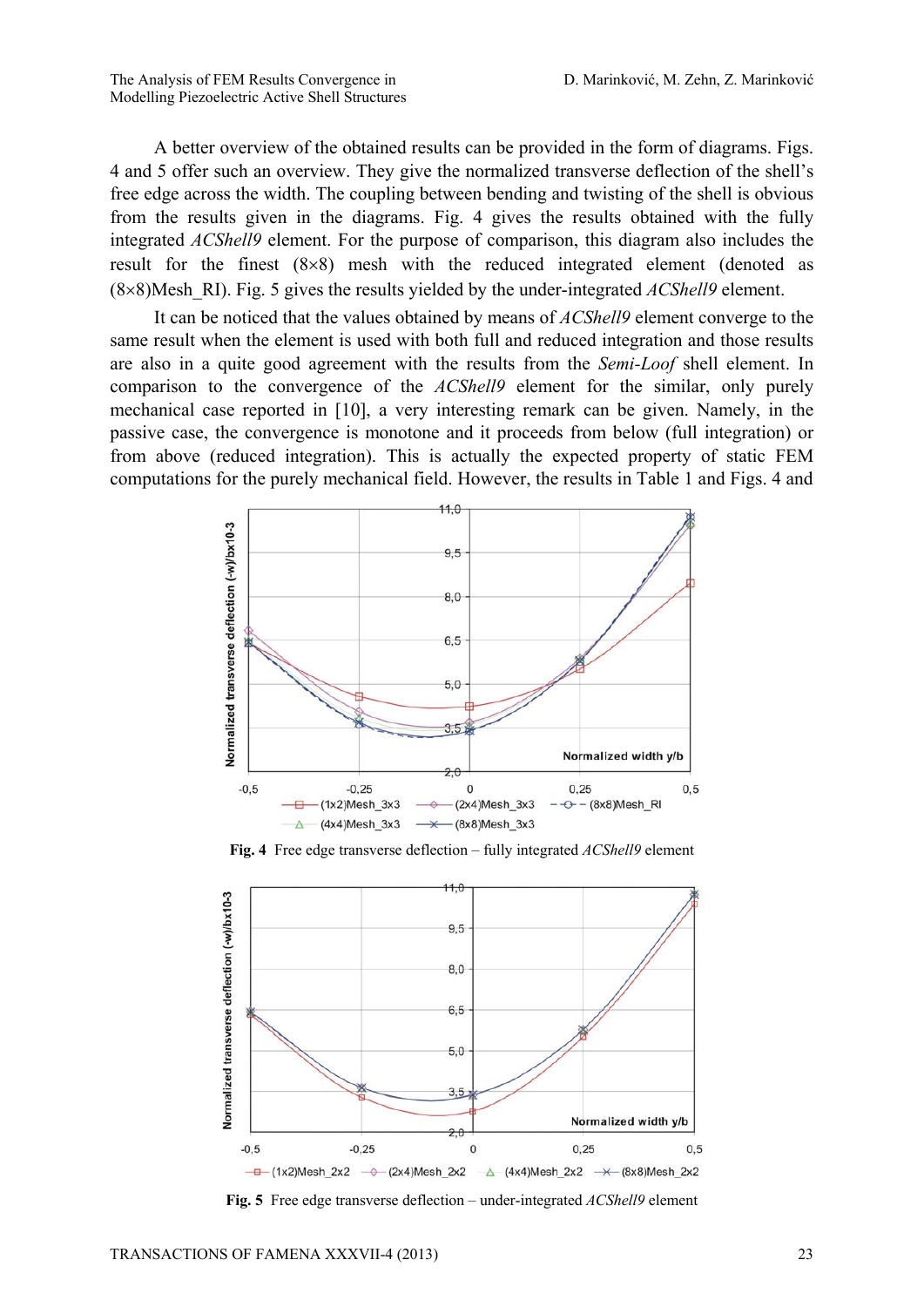5 reveal that, in the coupled electro-mechanical case, the convergence proceeds in a nonmonotone manner. This is the consequence of the fact that, with the mesh refinement, both sides of Eq. (4) are affected and they both converge to certain values, but not necessarily at the same rate. Another important remark is that the convergence rate of the reduced integrated *ACShell9* element is significantly higher, which is obvious from comparison of Figs. 4 and 5. The results obtained by the reduced integrated element for meshes  $(2\times4)$ ,  $(4\times4)$  and  $(8\times8)$  are seen in Fig. 5 as almost congruent.

# 4.2 Simply supported piezolaminated arch

In the second example, a simply supported cylindrical arch with radius  $R=100$  mm and width  $b=62.8$  mm is considered (Fig. 6). The stacking sequence is symmetric  $[PZT/45/-45/0]_s$ and balanced, thus resulting in orthotropic material properties overall. The thickness of each composite layer is 0.12 mm and of each piezoceramic layer 0.24 mm. The structure is excited in exactly the same manner as in the first considered case – the electric voltage of 100 V supplied to the oppositely polarized piezolayers, which results in bending moments and structural deformation.



**Fig. 6** Piezolaminated arch with boundary conditions

For the purpose of convergence analysis, the structure has been discretized with 3 FE meshes, each having four elements across the width, while the number of elements in the circumferential direction goes from 10, over 20, to 40, because the radial deflection of the width mid-line (w') along the circumference of the arch is the result of interest in this case. The results are given in the form of diagrams. Fig. 7 depicts the results for the *Semi-Loof* element, while Figs. 8 and 9 give the same for the *ACShell9* element with the full and reduced integration applied, respectively. It can be noticed that all three diagrams yield the same converged solution. Actually, further mesh refinement has been performed, but it has yielded a negligible difference in results (compared with the result for the mesh with 40 elements along the circumference) with both elements and those results are omitted here for the sake of brevity. The roughness of the result yielded by the *Semi-Loof* element for the mesh with 10 elements in circumferential direction is particularly remarkable. This is the consequence of the fact that it is an 8-node element (no full biquadratic shape functions applied), as opposed to the 9-node *ACShell9* element. The reduced integrated *ACShell9* element yields satisfactory results already with the roughest mesh considered. The results obtained for all three meshes with the under-integrated *ACShell9* element are close enough in Fig. 9 to make it difficult to differentiate the lines from each other. The lines obtained with the fully integrated *ACShell9*  element using the meshes with 10 and 20 elements along the circumferential direction (Fig. 8) demonstrate a suboptimal convergence of the fully integrated element as a consequence of locking effects.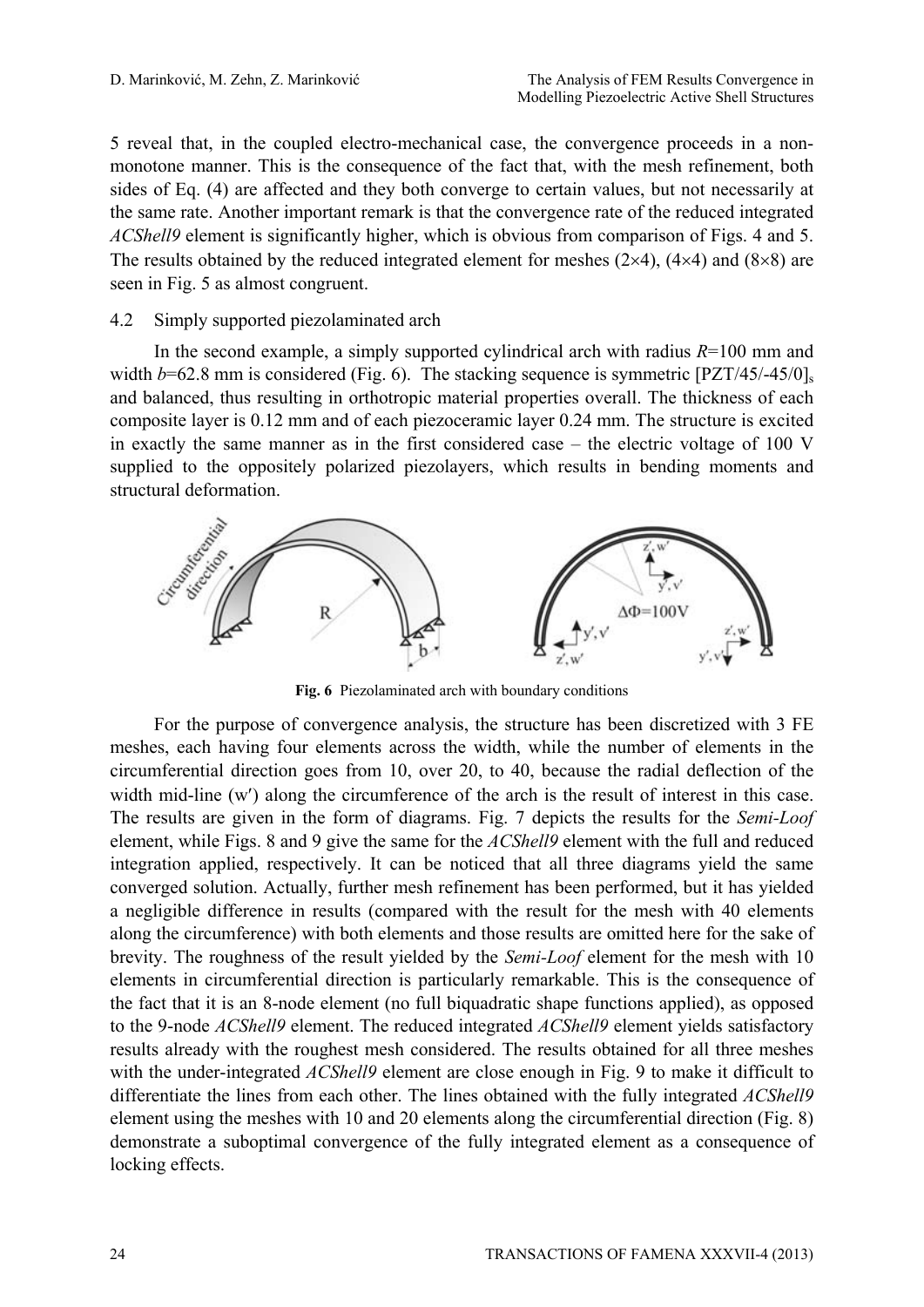

**Fig. 7** Radial deflection of the cylindrical arch – results by the *Semi-Loof* element



**Fig. 8** Radial deflection of the cylindrical arch – results by the fully integrated *ACShell9* element



**Fig. 9** Radial deflection of the cylindrical arch – results by the reduced integrated *ACShell9* element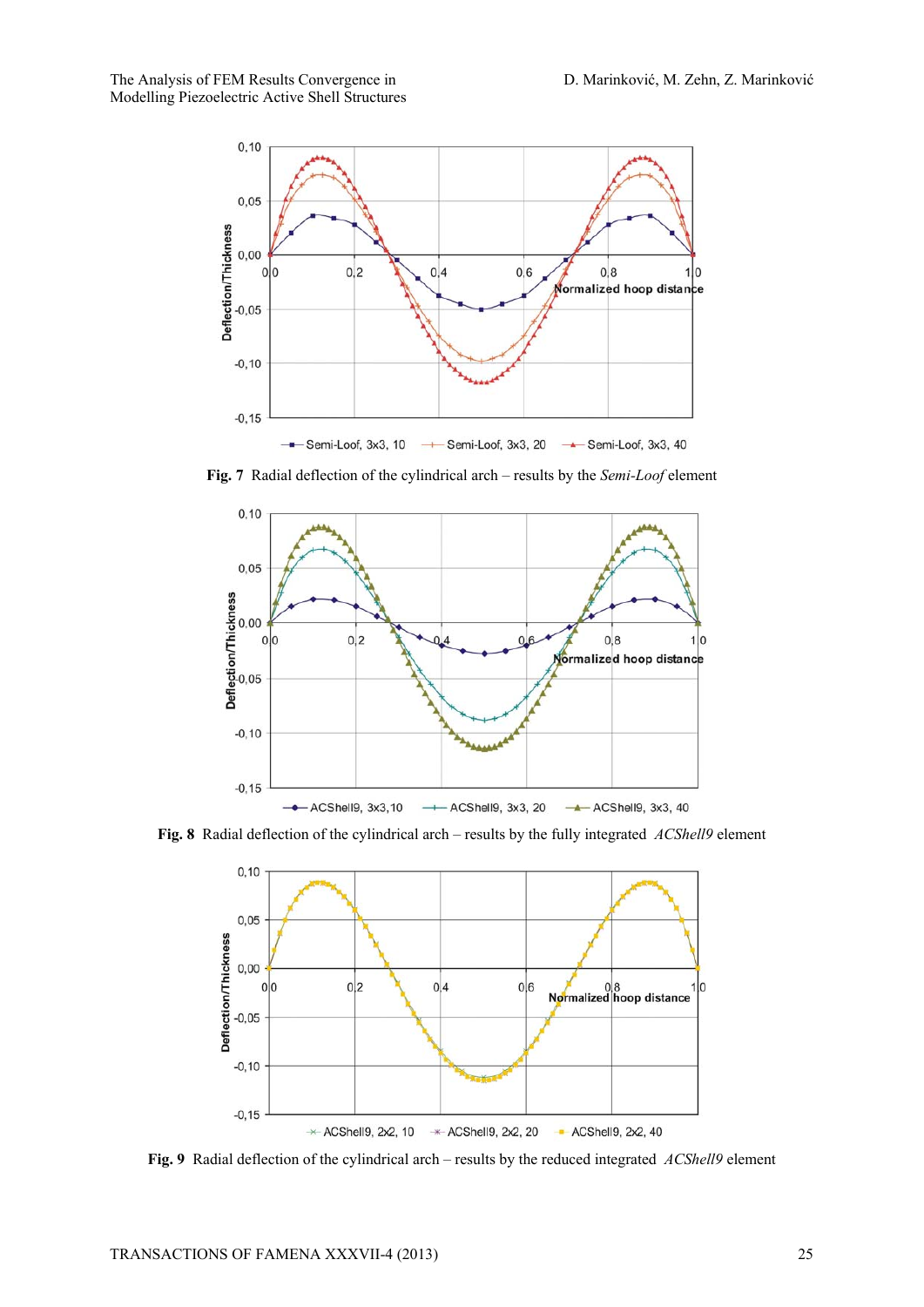# **5. Conclusions**

Structural analysis requires reliable and accurate numerical tools. This is particularly emphasized with active structures characterized by two-way coupled-field problems. Numerical problems present in the solution for one of the fields are reflected in the solution for the other field as well, thus rendering the problem more complex and costly. In the framework of the FEM, the convergence of the obtained results with mesh refinement is a very important tool that assures the reliability of the results. The important conclusion of this paper is that a non-monotone convergence is a possibility in the FEM analysis of coupledfield problems. In the considered static analysis of piezoelectric active structures, it occurs as a consequence of the fact that both sides of the FEM equation are affected by mesh refinement, whereby they exhibit a different rate of convergence.

Another important conclusion is related to the rather fast rate of convergence of the under-integrated *ACShell9* element. It is a known fact that the reduced integration offers a remedy for locking effects for many different elements, but this technique is not a derivative of the variational approach (variational correctness not guaranteed), i.e. it is a kind of an *adhoc* method. One of the explanations for the success of the approach lies in the fact that the points of reduced integration are at the same time the Barlow points, i.e. the points that give the best estimates of strains/stresses for an element [1]. Hence, it is reasonable to expect that the parasitic strain and stress terms (which are the cause of locking effects) have the least influence on the accuracy of the obtained results when evaluated at those points.

Further work is supposed to provide an analysis of influence of mesh refinement onto the FE results convergence when sensor application of active elements is considered.

### **REFERENCES**

- [1] Prathap, G., 1993, *The finite element method in structural mechanics*, Kluwer Academic Publishers, Netherlands.
- [2] Tzou, H. S. and Tseng, C. I., 1990, *Distributed piezoelectric sensor/actuator design for dynamic measurement/control of distributed parameter systems: a finite element approach*, Journal of Sound and Vibration*,* Vol. 38, pp. 17–34.
- [3] Zemčík, R., Rolfes, R., Rose, M., Tessmer, J., 2006, *High-performance 4-node shell element with piezoelectric coupling*, Mechanics of Advanced Materials and Structures*,* Vol. 13, pp. 393-401.
- [4] Lammering, R., 1991, *The application of a finite shell element for composites containing piezo-electric polymers in vibration control*, Computers and Structures Vol. 41, pp. 1101–1109.
- [5] Marinkovic, D., Koeppe, H., Gabbert, U., 2006, *Numerically efficient finite element formulation for modeling active composite laminates*, Mechanics of Advanced Materials and Structures*,* Vol. 13, pp. 393-401.
- [6] Klinkel, S. and Wagner, W., 2006, *A geometrically non-linear piezoelectric solid shell element based on a mixed multi-field variational formulation*, International Journal for Numerical Methods in Engineering, Vol. 65, pp. 349–382.
- [7] Sze, K. Y. and Pan, Y. S., 1999, *Hybrid finite element models for piezoelectric materials*, Journal of Sound and Vibration, Vol. 226, No. 3, pp. 519-547.
- [8] Long, C. S., Loveday, P. W., Groenwold, A. A., 2006, *Planar four node piezoelectric elements with drilling degrees of freedom*, International Journal for Numerical Methods in Engineering, Vol. 65, pp. 1802-1830.
- [9] Liu, G. R., Dai, K. Y. and Nguyen, T. T., 2007, *Theoretical aspects of the smoothed finite element method (SFEM)*, International Journal for Numerical Methods in Engineering*,* Vol. 71, pp. 902−930.
- [10] Marinković, D., Marinković, Z., Petrović G., 2012, *On efficiency of a single-layer shell element for composite laminated structures*, Facta Universitatis, series Mechanical Engineering, Vol. 10, No. 2, pp. 105-112
- [11] Marinković, D., 2007, *A new finite composite shell element for piezoelectric active structures*, Ph.D. thesis, Otto-von-Guericke Universität Magdeburg, Fortschritt-Berichte VDI, Reihe 20: Rechnerunterstützte Verfahren, Nr. 406, VDI Verlag, Düsseldorf.